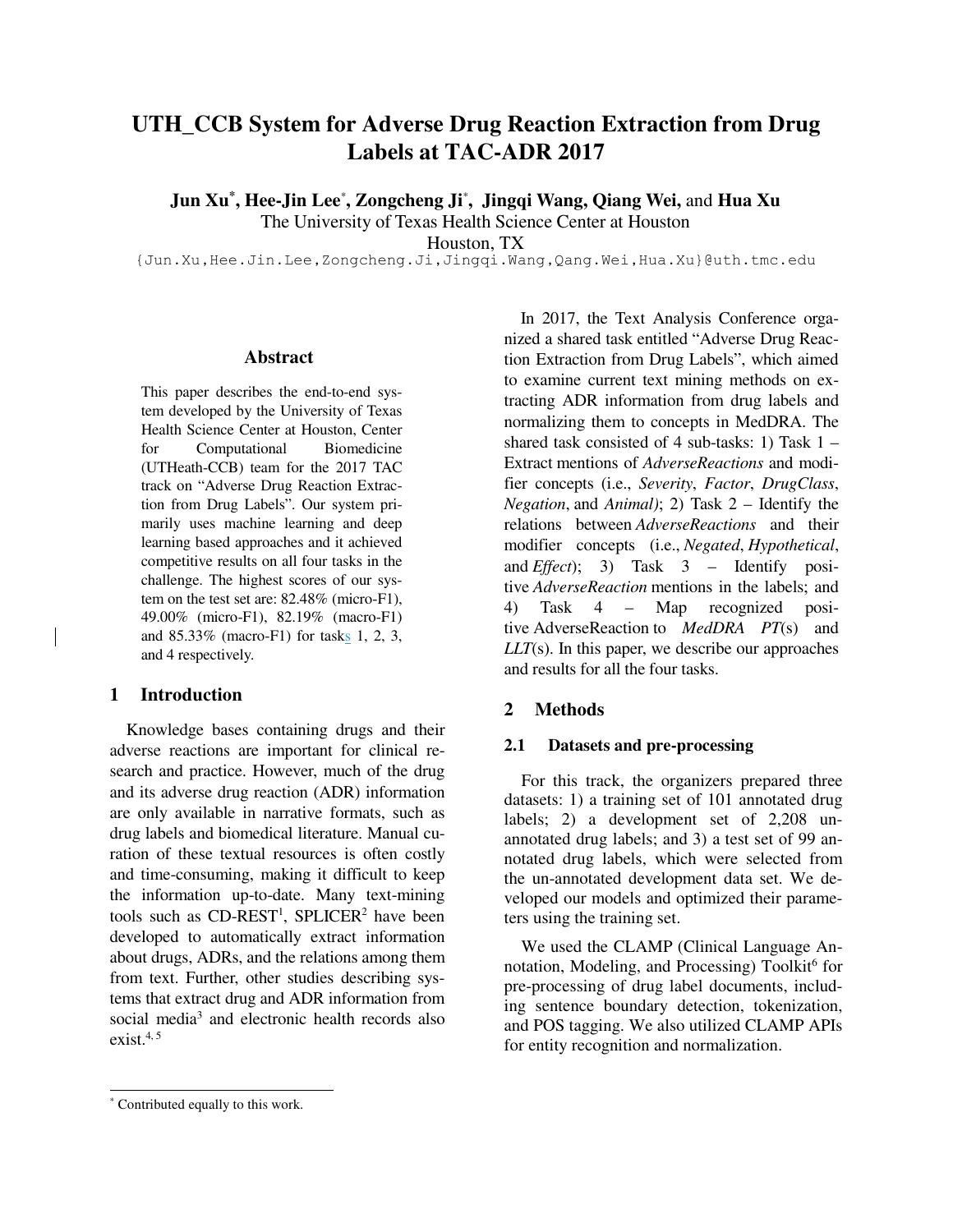

### **2.2 Task 1&2 – Extract AdverseReactions, Related Concept Mentions, and their Relations**

 Task 1 is a typical named entity recognition (NER) task, and Task 2 is a typical relation extraction task. However, the one caveat is that, for Task 1, a mention of a modifier concept is to be extracted only if the modifier concept is associated with at least one *AdverseReaction*. When a modifier concept such as *Animal*, *DrugClass*, *Negation*, etc, is not associated with an *AdverseReaction*, it is not annotated in the gold standard. This meant that we could not directly train a machine learning-based NER model for detecting all modifiers, since all modifiers are not annotated. This also brings challenges to the conventional relation extraction approach that requires entity recognition first before generating candidate relation pairs for training. Since we did not have annotations for modifiers that are not associated with any of *AdverseReations*, we would miss negative examples of relations that are required to train an effective relation classifier.

To address the above issues, we propose a cascaded sequence labeling approach that can address Task 1&2 at the same time. Figure 1 shows the architecture of our approach on Task 1&2. It cascades two sequential labeling systems. The first sequence labeling system recognizes all *AdverseReaction* mentions in one sentence, just like a typical NER system. The second sequence labeler extracts mentions of modifier concepts that are associated with an *AdverseReaction,* and classifies the type of the relation between the modifier concept and the *AdverseReaction.* Note that this labeler identifies both the modifier concepts and their relations to *AdverseReaction* in one-step.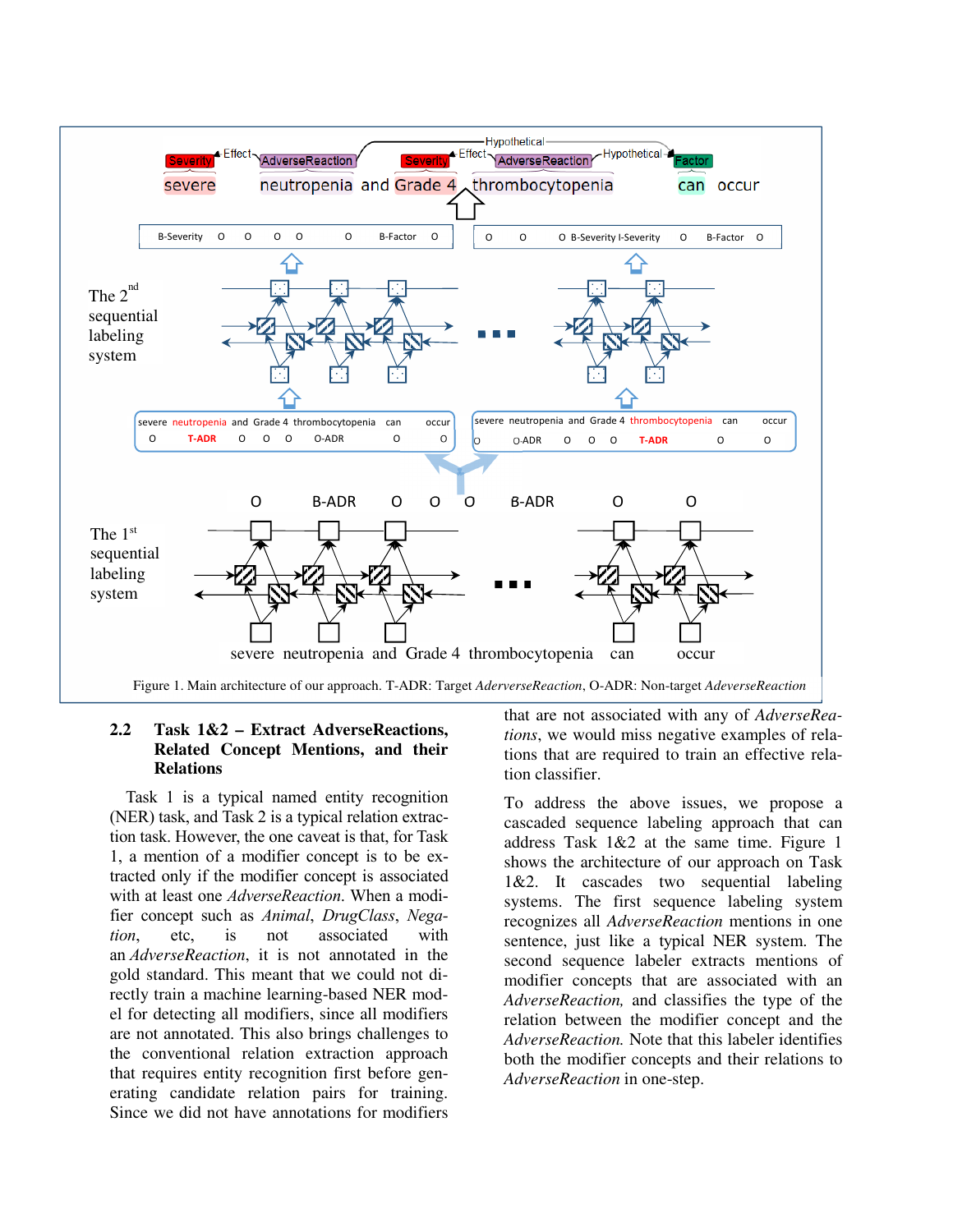This one-step approach is done by a new transformation schema. Given a sentence and *AdverseReactions* in the sentence that is identified by the first sequence labeler, we generate a sample of labeled sequence for each *AdverseReaction* mention in the sentence. That is, if more than one *AdverseReaction* mention is identified in a sentence, we generate multiple labeled sequence samples. For instance, in Figure 1, the sentence has two *AdverseReaction* mentions predicted by the first labeler, "neutropenia" and "thrombocytopenia". Thus, we generate two labeled sentence samples using each *AdverseReaction* mention as target (i.e., one with 'neutropenia' as target *AdverseReaction*, and another with 'thrombocytopenia' as target *AdverseReaction*). For each sample, we only label the mentions of modifier concepts that are associated with the target *AdverseReaction* using B or I together with the modifier type. For example, in the sample generated for "neutropenia", only "severe" and "can" are labeled as modifiers. Other modifiers like "Grade 4" which are not associated with "neutropenia", will not be annotated as a modifier. Then, we provide the position information of the target *AdverseReaction* mention to the second sequential labeler during the training and prediction.

Commonly, a named entity mention is a continuous string of text, such as "grade 3". In contrast, a discontinuous mention is represented in a discontinuous string of text. For instance, the phrase "grade 3 and 4" contains a continuous mention of type *Severity*, "grade 3", and a discontinuous mention of type *Severity*, "grade … 4". Since about 7% of the mentions in the gold standard training set are discontinuous, we propose a method that uses "fabricated" continuous mentions and rule-based splitting, to handle such discontinuous mentions.

 Figure 2 shows the method. The method is composed of three steps. First, before training a seqeunce labeler, discontinuous mentions are merged with overlapped mentions to generate "fabricated" continuou mentions. For example, for the phrase "grade 3 and 4", the continuous mention "grade 3" and the discontinuous mention "grade ... 4" are merged into a single fabricated continuous mention "grade 3 and 4". Second, a sequence labeler is trained on a training set that contains both fabricated continuous mentions and original continuous mentions. In the prediction time, the sequence labeler will predict only continuous mentions for both original and fabricated mentions. Lastly, regular expression rules and dictionary-based rules are employed to detect fabricated continuous mentions and split them into continuous and/or discontinuous mentions. The rules are developed based on the observation on the training dataset. Given mentions predicted by the sequence labeler, any mention that has more than 4 tokens and contain any of 'and', 'or', '/', ',', or '(', is regarded as a fabricated continuous mention, and thus processed by the regular expresson rules or the dictionary-based rules to be split into continuous and discontinuous mentions.





Figure 2. Method for discontinuous mention handling.

 The regular expression rules use regex groups. For instance, to split "grade 3 and 4", we use the following regular expression rule:

#### *((grade|stage)\s+\d)\s\*(?:and|or|\-|\/)\s\*(\d) →1|2+3*

 Using the above rule, the text string matched to the first regex group (i.e. "grade 3") will be identified as a continuous mention, and the text strings matched to the second and the third regex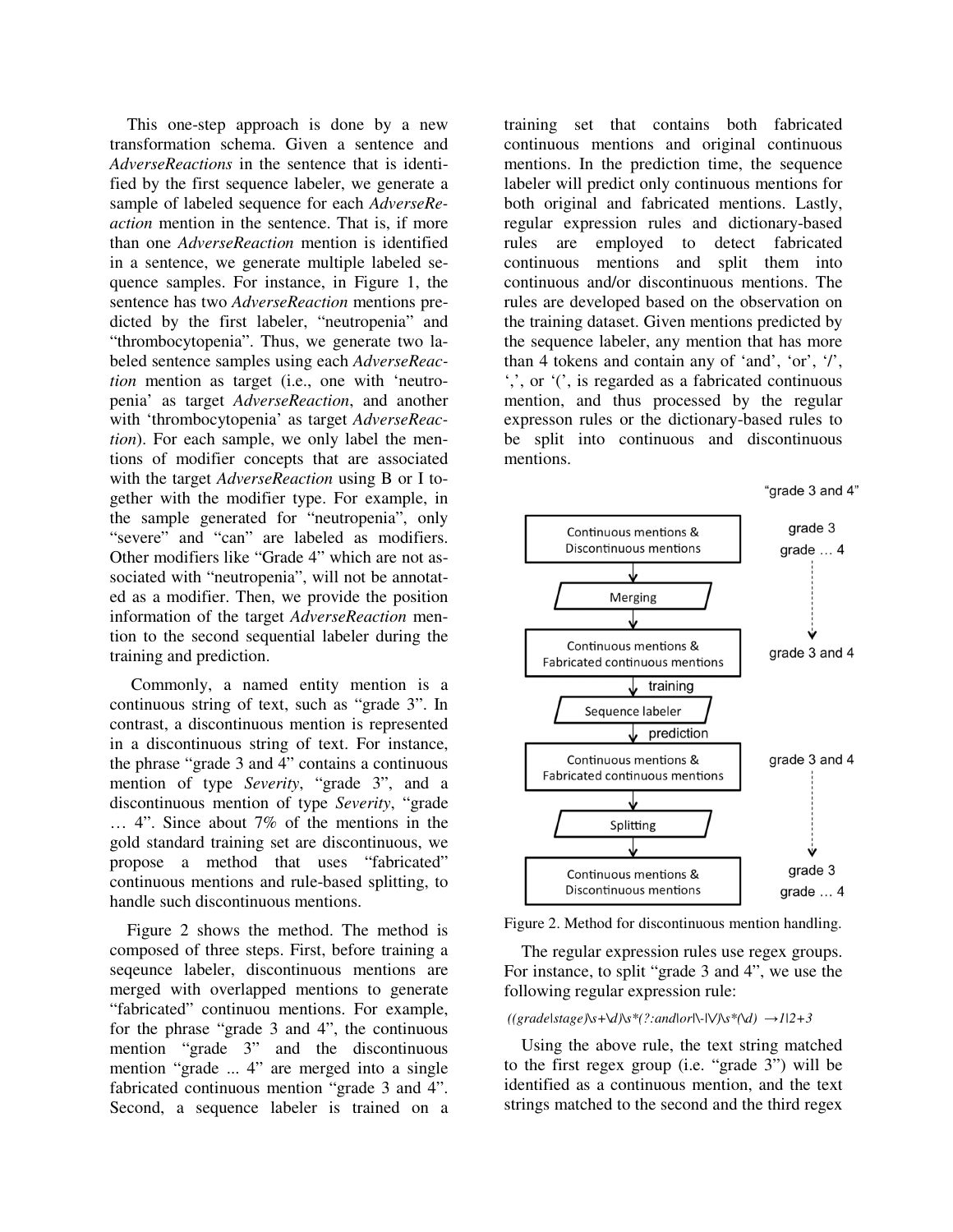groups (i.e., "grade" and "4", respectively) will be combined into a discontinuous mention (i.e., "grade … 4").

 The dictionary-based rules use a dictionary of common phrase pairs, such as '<infections, viral>', '<infections, protozoal>', and '<increase in, AST>'. When there are two non-overlapping phrases in a fabricated continuous mention that matches a pair in the dictionary, the phrases are identified as a discontinuous mention. For example, from a fabricated continuous mention "viral, or protozoal infections", "viral … infections" is identified as a discontinuous mention along with a continuous mention "protozoal infections".

 For sequence labeling, we use the LSTM-CRF<sup>7</sup> recurrent neural network as the method. The default LSTM-CRF is augmented with an additional embedding layer, to incorporate dictionary matching results produced from dictionaries of MedDRA terms and common modifiers. For the initial values of word embeddings, we employ Word2vec<sup>8</sup> and trained word embedings on the training and the development set.

# **2.3 Task 3 – Identify Positive AdverseReactions**

 Task 3 is to identify all the positive *AdverseReaction* mentions in the drug labels. To perform this task, we filter out negative *AdverseReactions*  based on heuristic rules. An AdverseReaction mention is negative if one of the following two conditions hold: 1) the *AdverseReaction* is negated; 2) the *AdverseReaction* is related by a *Hypothetical* relation to a *DrugClass* or *Animal*. The remaining *AdverseReactions* are selected as positive *AdverseReactions*.

# **2.4 Task 4 – Normalize AdverseReactions to MedDRA PT(s) and LLT(s)**

Task 4 is to normalize each positive *AdverseReaction* mention to an entry in MedDRA v18.1. We use a learning to rank technique to perform the normalization task. Formally, for a given mention  $m$ , we select the best MedDRA term  $d^*$  with the highest-ranking score from the repository.

$$
d^* = \arg\max \mathbf{w}^{\mathrm{T}} \cdot \Phi(m, d)
$$

where  $\Phi(m, d)$  is the matching features between the mention  $m$  and a candidate MedDRA term  $d$ , and  $w$  is the corresponding feature weights.

 More specifically, we first employ the BM25 model provided by Lucene to retrieve the top 10 candidate MedDRA terms for an *AdverseReaction* mention. Then, for each pair of an *AdverseReaction* mention and a candidate MedDRA term, we calculate three scores as matching features: BM25 ranking score, Jaccard similarity score and translation-based ranking score<sup>9</sup>. Finally, we employ the linear RankSVM<sup>10</sup>, one of the widely-used methods for learning to rank, to assign a final ranking score to each candidate MedDRA term. The top ranked MedDRA term for each *AdverseReaction* mention is then chosen as the MedDRA normalization for the mention.

## **2.5 Submissions and Evaluation**

We submitted three different runs:

- **Run 1**: We discarded all discontinuous *AdverseReaction* mentions in both training and prediction stages, to get a higher precision on task 1.
- **Run 2**: We merged all discontinuous mentions into continuous ones. We first identified all the continuous mentions and then split them back into discontinuous ones with rules as described in Section 2.2.
- **Run 3**: We combined the outputs of Run 1 and Run 2. All continuous *AdverseReactions* mentions and their modifier concepts from Run 1, and all discontinuous *AdverseReactions* mentions and their modifier concepts from Run 2 were merged into Run 3.

 The evaluation metrics include Precision (P), Recall (R) and F1-measure (F1). Micro-averaged F1 is used as the primary metric for Task 1 and 2 and macro-averaged F1 is used as the primary metric for Task 3 and 4. For more details, please refer to the task description paper or the task website† .

<sup>&</sup>lt;u>.</u> † https://bionlp.nlm.nih.gov/tac2017adversereactions/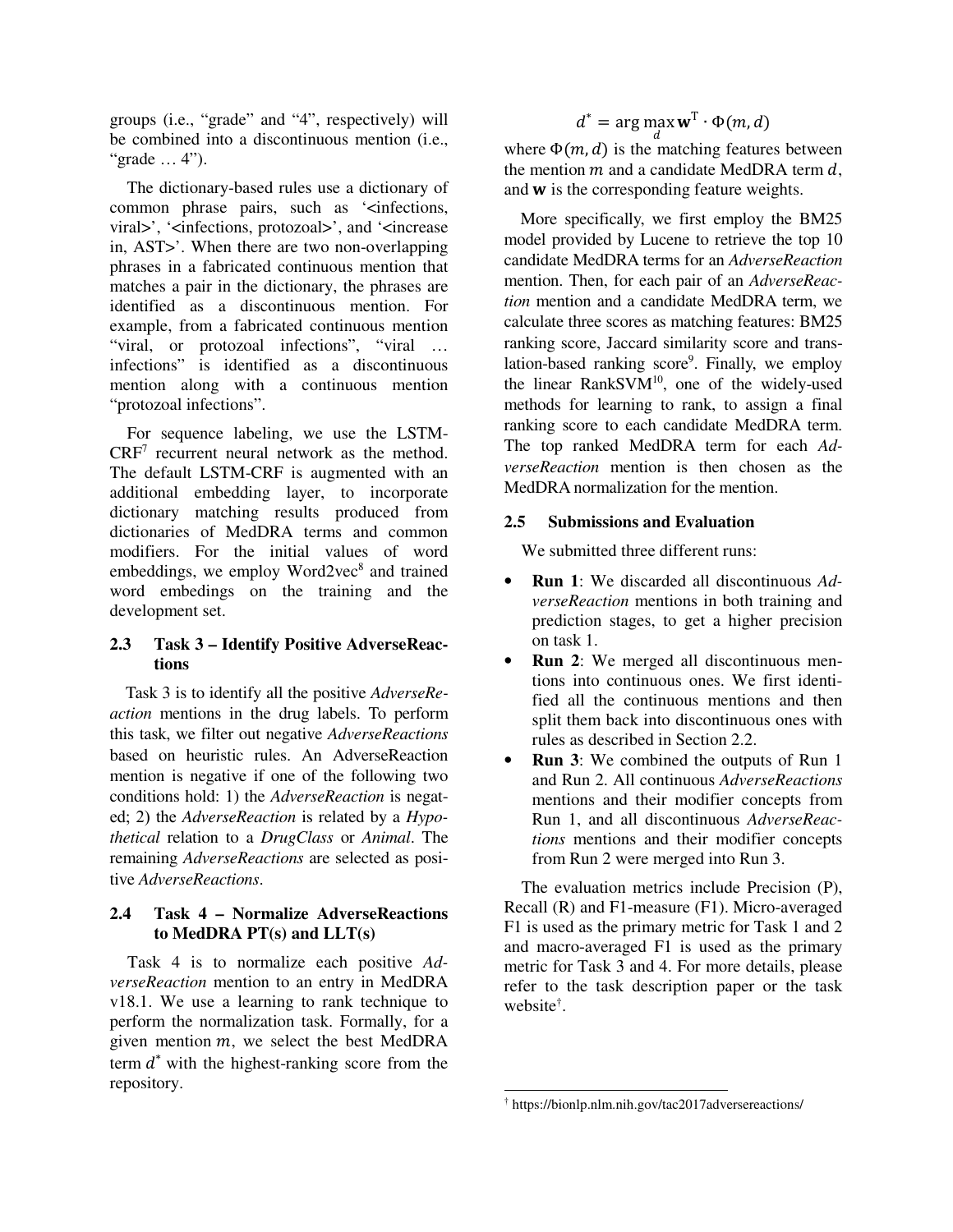### **3 Results and Discussion**

| system on Task $I($ . Filmaly methor. |       |       |       |                |
|---------------------------------------|-------|-------|-------|----------------|
| #Run                                  |       | P     | R     | F <sub>1</sub> |
|                                       | +type | 83.78 | 79.74 | $81.71*$       |
|                                       | -type | 83.83 | 79.79 | 81.76          |
| $\mathcal{D}_{\mathcal{L}}$           | +type | 80.22 | 84.40 | $82.26*$       |
|                                       | -type | 80.25 | 84.42 | 82.28          |
| 3                                     | +type | 82.54 | 82.42 | 82.48*         |
|                                       | -type | 82.59 | 82.48 | 82.54          |

Table 1. The performances of the three runs of our system on Task 1(\*: Primary metric).

Table 2. The performances of the three runs of our system on Task 2(\*: Primary metric).

| #Run           |               | P     | R     | F1       |
|----------------|---------------|-------|-------|----------|
|                | Full(+type)   | 51.67 | 44.45 | 47.79*   |
|                | Full(-type)   | 52.20 | 44.91 | 48.28    |
|                | Binary(+type) | 55.51 | 50.86 | 53.09    |
|                | Binary(-type) | 55.99 | 51.30 | 53.55    |
| $\mathfrak{D}$ | Full(+type)   | 46.24 | 48.32 | $47.26*$ |
|                | Full(-type)   | 46.57 | 48.66 | 47.59    |
|                | Binary(+type) | 50.19 | 56.73 | 53.26    |
|                | Binary(-type) | 50.52 | 57.10 | 53.61    |
| 3              | Full(+type)   | 50.24 | 47.82 | 49.00*   |
|                | Full(-type)   | 50.72 | 48.28 | 49.47    |
|                | Binary(+type) | 53.92 | 54.49 | 54.21    |
|                | Binary(-type) | 54.36 | 54.93 | 54.64    |

 Table 1 and 2 show the overall performance of the three runs of our system on Task 1 and 2, respectively. As we expected, Run1 achieved the highest precision on both tasks. Run 2 achieved the highest recall since the system recognize discontinuous *AdverseReactions*. Run 3 achieved the highest F1.

Table 3. The performances of the three runs of our system on Task 3(\*: Primary metric).

| #Run |        | P     | R     | F1       |
|------|--------|-------|-------|----------|
|      | Micro- | 82.83 | 81.76 | 82.29    |
|      | Macro- | 82.61 | 81.88 | 81.65*   |
| 2    | Micro- | 79.68 | 85.57 | 82.52    |
|      | Macro- | 78.77 | 85.62 | $81.39*$ |
| 3    | Micro- | 80.97 | 84.87 | 82.87    |
|      | Macro- | 80.69 | 85.05 | $82.19*$ |

Table 4. The performances of the three runs of our system on Task 4(\*: Primary metric).

| #Run           |        | P     | R     | F <sub>1</sub> |
|----------------|--------|-------|-------|----------------|
|                | Micro- | 85.00 | 87.75 | 86.35          |
|                | Macro- | 84.04 | 86.67 | $84.79*$       |
| $\mathfrak{D}$ | Micro- | 82.42 | 90.78 | 86.40          |
|                | Macro- | 80.83 | 89.90 | 84.53*         |
| 3              | Micro- | 84.17 | 89.84 | 86.91          |
|                | Macro- | 83.02 | 89.06 | 85.33*         |

 Table 3 and 4 show the overall performance of three runs of our system on task 3 and 4, respectively. Run 3 achieved the highest F1. Although the performance on relation classification (Task 2) was not high, we still got high performances on Task 3 and Task 4. These results also demonstrate the effectiveness of the end-to-end system we developed.

### **4 Conclusion and Future Work**

 In this paper, we describe our participation in the TAC 2017 ADR challenge – "Adverse Drug Reaction Extraction from Drug Labels". Our system took part in all the four sub-tasks. Our results show that it is feasible to extract adverse drug reactions from drug labels using machinelearning methods with high performance.

#### **Acknowledgments**

This study was supported by grants from the NLM 2R01LM010681-05, NIGMS 1R01GM103859 and 1R01GM102282.